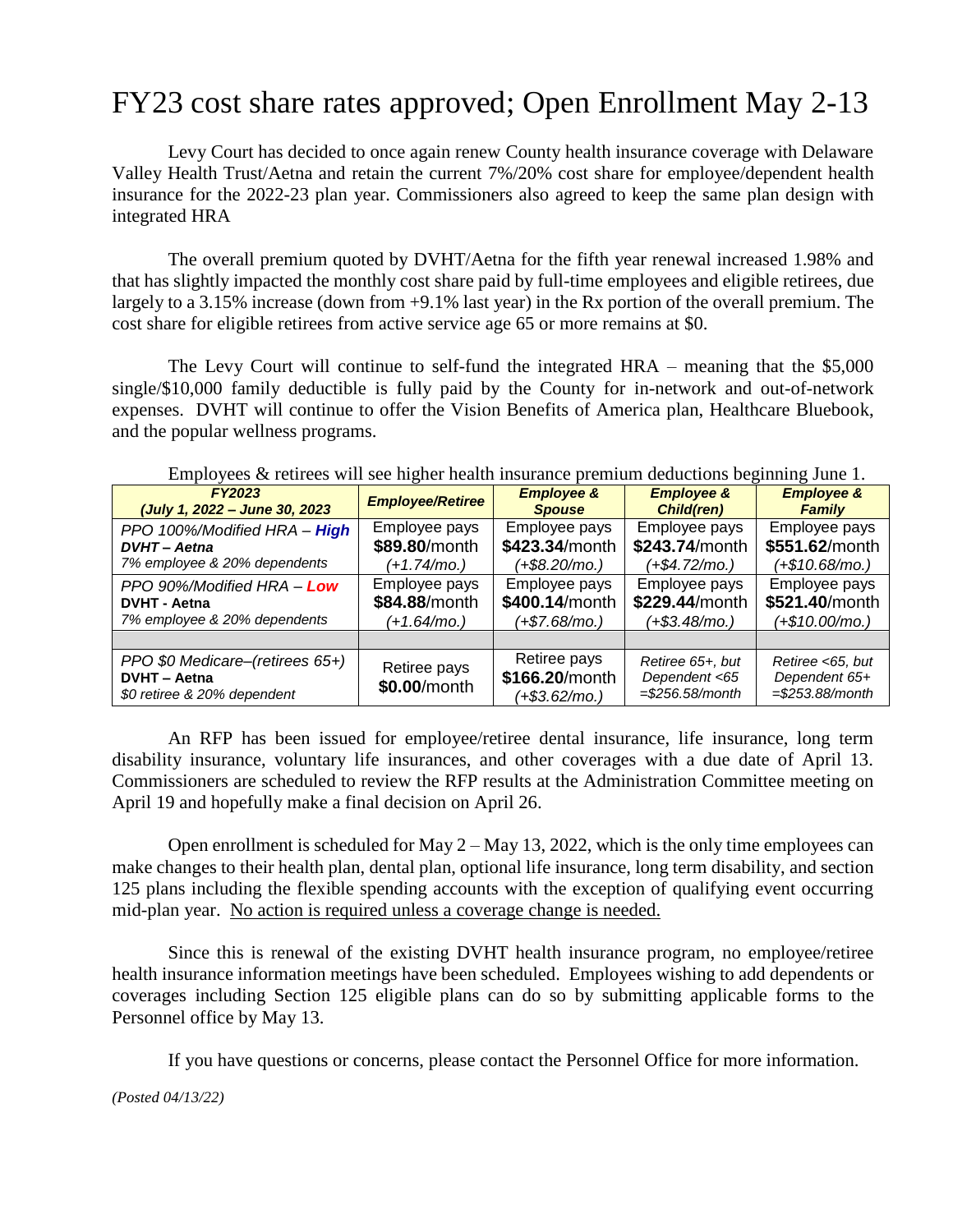## **KENT COUNTY MEDICAL PLAN INFORMATION (July 1, 2022)**

PLAN OPTION AVAILABLE: Delaware Valley Health Trust utilizing the Aetna provider network. *(Descriptions are only representative. Summary plan documents available in the Personnel Office)* **REMEMBER TO:** *Ask provider if accepts Aetna & inform provider that your employer pays the full cost of the applicable HRA deductible.*

1. **HDHP HRA \$5,000/\$10,000 PPO 100%** option: HIGH plan - A Preferred Provider Organization plan (Aetna Open Choice PPO) paying 100% of costs in network with \$10 copayment for primary care physician visits, \$20 copayment for specialists, and \$10 generic, \$25 brand name, and \$75 non-formulary prescriptions (90-day supply available at 2Xcopay). Emergency room copay is \$150 per visit. Urgent Care facility copay is \$50 per visit. Chiropractic care has 30 visits per plan year limit. Services outside of the Aetna national provider network are covered at 80% after deductible, employee pays 20% co-insurance.

HRA component is fully funded (self-insured) by the County. The County will pay the first \$5,000 of expense annually up to a maximum of \$10,000 for spouse/children/family aggregate deductible for hospital stays including semiprivate room & board, physician & surgeon services, and related professional services, laboratory services, imaging services, high tech radiology, chiropractic care, radiation therapy and chemotherapy, outpatient surgery and anesthesia, ambulatory surgical center, ambulance, maternity and related services, mental health inpatient and intensive outpatient care, inpatient private duty nurse, durable medical equipment, skilled nursing facility, and home health care.

Aetna will process all claims and apply negotiated allowable charges with providers, then invoice the County for HRA services within the deductibles. DVHT pays first dollar (full cost) of primary care and specialist services, preventive medical services, prescriptions, emergency room services, and urgent care.

Employees must pay for routine (non-diagnostic) laboratory tests, and normal copayments for services and prescriptions, with no deductible or co-insurance except for certain services. Quest & LabCorp are in-network.

2. **HDHP HRA \$5,000/\$10,000 PPO 90%** option: LOW plan - A Preferred Provider Organization plan (Aetna Open Choice PPO) paying 90% of costs in network with \$20 copayment for primary care physician visits, \$40 copayment for specialists, and \$20 generic, \$60 brand name, and \$80 non-formulary prescriptions (90-day supply available at 2Xcopay). Emergency room copay is \$250 per visit. Urgent Care facility copay is \$50 per visit. Chiropractic care has/30 visits per plan year limit. Services outside of the Aetna national provider network are covered at 70% after deductible, employee pays 30% co-insurance. Under the LOW plan, most medical, surgical, hospital, maternity, chiropractic, behavioral, ambulance, laboratory services, (etc.) require employee to pay 10% co-insurance in network or 30% out of network.

HRA component is fully funded (self-insured) by the County. The County will pay the first \$5,000 of expense annually up to a maximum of \$10,000 for spouse/children/family aggregate deductible for hospital stays including semiprivate room & board, physician & surgeon services, and related professional services, laboratory services, imaging services, high tech radiology, chiropractic care, radiation therapy and chemotherapy, outpatient surgery and anesthesia, ambulatory surgical center, ambulance, maternity and related services, mental health inpatient and intensive outpatient care, inpatient private duty nurse, durable medical equipment, skilled nursing facility, and home health care in addition to any co-payment or co-insurance requirements.

Aetna will process all claims and apply negotiated allowable charges with providers, then invoice the County for HRA services within the deductibles.

Employees must pay full cost of routine (non-diagnostic) laboratory tests, applicable co-insurance, and copayments for services and prescriptions, except for certain services. Quest & LabCorp are in-network.

3. Aetna PPO \$0 **Medicare Supplement** option - A PPO type Medicare supplement that pays Part A and Part B deductibles and normal 20% coinsurance for Medicare eligible treatment. Prescription copayment costs are \$10 for generic, \$25 brand name, and \$75 for non-formulary with no annual maximum. This option is fully insured and mandatory for all retirees age 65 & over. Prescriptions are provided under this option, so Medicare Part D coverage is not needed, but Medicare Part A & B are required.